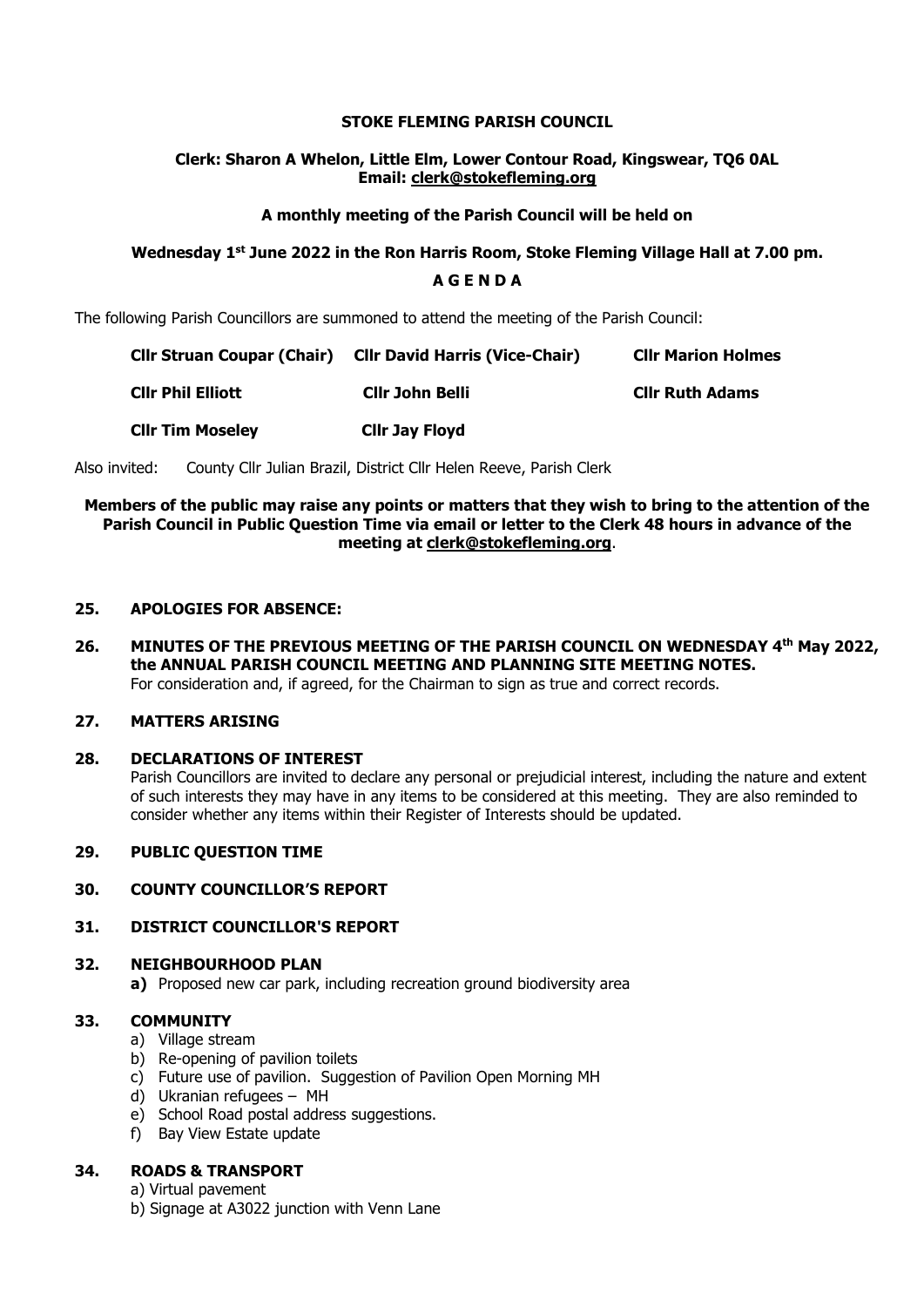c) Hedgehog warning signs

#### **35. MAINTENANCE**

a) Play area repairs

#### **36. CLIMATE CHANGE**

a) Report – deferred from May.

# **37. QUEEN'S PLATINUM JUBILEE CELEBRATIONS**

a) Proposed Platinum Jubilee Way

### **38. ACTIONS REGISTER**

a) Progress report

# **39. PLANNING:**

**APPLICATIONS**

a) Reference: 1507/22/TPO Cypress (T1) - Fell and Remove due to excessive shading and detrimental impact on growth to neighbouring beech.

Ravensbourne, Ravensbourne Lane, Stoke Fleming, Devon, TQ6 0QR

#### b) Reference: 1178/22/ARM

Proposal: Application for approval of reserved matters following outline approval 15\_51/1710/14/O (Appeal APP/K1128/W/15/3039104) as varied by application reference 2609/19/VAR and 0479/21/VAR relating to access, appearance, landscaping, layout and scale for the construction of 46No. apartment extra care/assisted living scheme (Class C2) with provision of parking, gardens, access and associated works Site Address: Land Off Townstal Road, Townstal Road, Dartmouth

c) Planning Application Ref: 1711/22/ARC

Description: Application for approval of details reserved by conditions 3 (CMP), 4 (CEMP), 5 (Waste Audit), 6 (Highways Details), 8 (Drainage), 11 (Lighting Strategy), 17 (LEMP) and 22 (Badger Survey) of planning application 1503/21/FUL.

Address: Development Site At Sx859483 School Road Stoke Fleming

#### **DECISIONS**

a) APPLICATION NUMBER : 0744/22/ARC

LOCATION : Land at SX 857 508 adjacent to Townstal Road West of Dartmouth Little Cotton Farm Development Phase 1B

APPLICATION TYPE : Approval of Details Reserved by Conditions (discharge) PROPOSAL : Application for approval of details reserved by conditions 2, 3, 5, 5(a),5(b),5(d),5(e),5(f),5(g),5(h),5(j) and 5(k) of planning consent 0936/19/ARM DECISION DATE : 04-May-2022 DECISION: Discharge of condition Approved

b) APPLICATION NUMBER : 1084/22/PDM Stoke Fleming

LOCATION : Windy Ridge Blatchmore Lane Bugford TQ6 0LT APPLICATION TYPE : Prior Approval Agricultural building to dwelling C3 PROPOSAL : Application to determine if prior approval is required for a proposed change of use of agricultural buildings to 1No. dwellinghouse (Class C3) and for associated operational development (Class Q  $(a+b)$ 

DECISION: Prior Approval Required and Refused

c) APPLICATION NUMBER : 1503/21/FUL Stoke Fleming

LOCATION : Development Site At Sx859483 School Road Stoke Fleming

APPLICATION TYPE : Full Planning Application

PROPOSAL : READVERTISEMENT (Revised plans received) Erection of 20 dwellings (incorporating 6 affordable homes) with access, landscaping, parking, public open space and associated works DECISION: conditional approval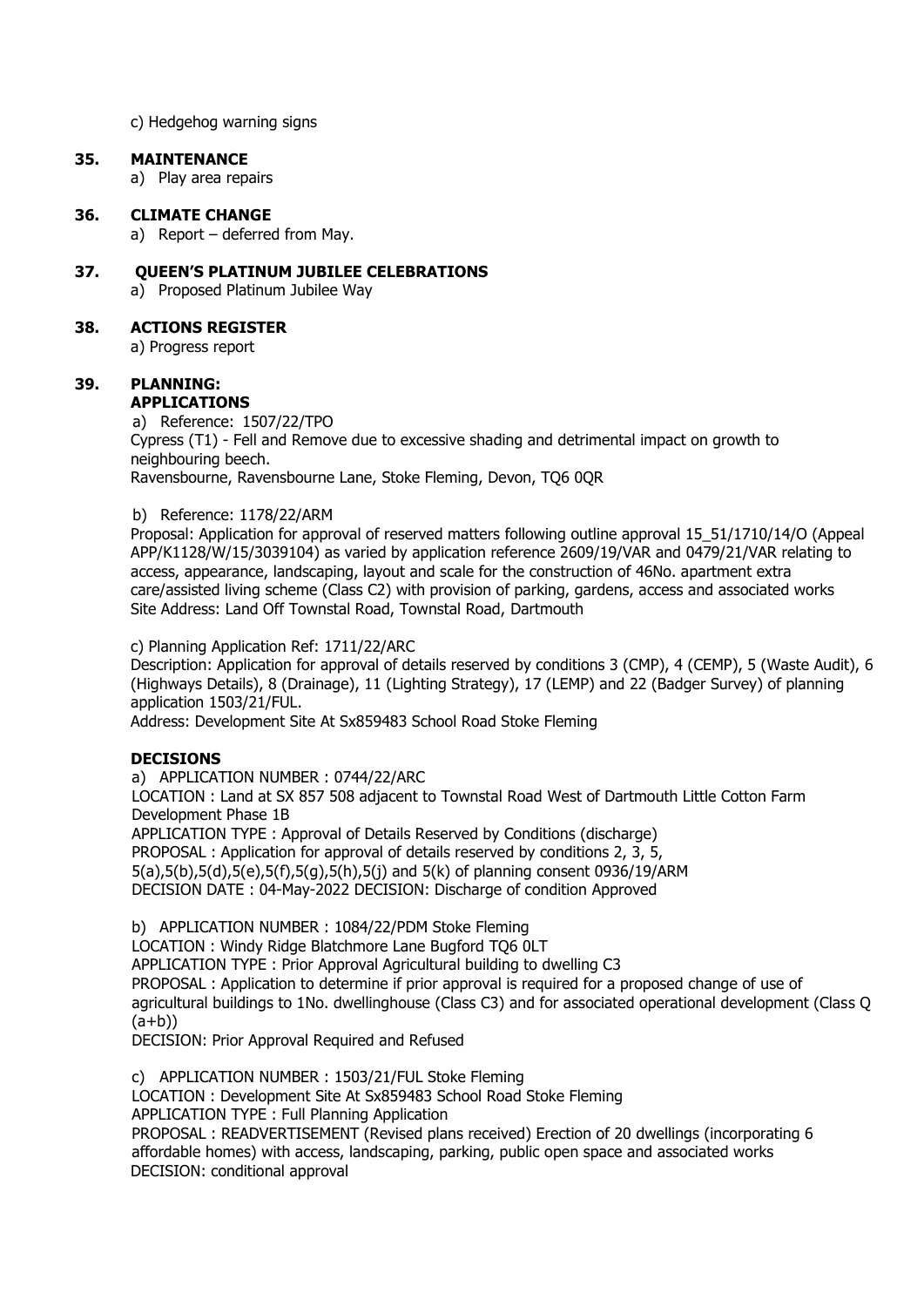d) APPLICATION NUMBER : 0727/22/PDM Stoke Fleming LOCATION : Ash Cross Barn Ash Cross Dartmouth TQ6 0LR APPLICATION TYPE : Prior Approval Agricultural building to dwelling C3 PROPOSAL : Application to determine if prior approval is required for proposed change of use of agricultural building to No. 1 dwelling houses (ClassC3) and associated operational development (Class Q (a+b)) DECISION: Prior Approval Not required

e) APPLICATION NUMBER : 3120/21/FUL Stoke Fleming LOCATION : Proposed Development Site Sx856508 A3122 Norton Cross To Townstal Road **Dartmouth** APPLICATION TYPE : Full Planning Application PROPOSAL : Planning application for attenuation basins, pumping stations, public open space, landscaping and associated works in connection with the residential and employment development of land to the north/ east DECISION: Conditional Approval

d) Affordable Homes Management RA

## **40. FINANCE**

a) BALANCES at 25<sup>th</sup> May 2022

Treasurer's account £35,792.65 Savings account ££12,377.52

b) RECEIPTS £500 SHDC Cllr Reeves Locality Fund – Grant for Jubilee bench

c) PAYMENTS FOR APPROVAL

| For Payment           | FP/DD     | Reason                          | Amount    | <b>VAT</b> |
|-----------------------|-----------|---------------------------------|-----------|------------|
|                       |           | Radar Speed sign, battery and   |           |            |
| Elancity              | <b>FP</b> | instal                          | 2354.00   | 392.33     |
|                       |           | msn business basic Acronis      |           |            |
| Ian Tomlinson         | <b>FP</b> | backup                          | 11.70     | 1.95       |
| <b>HMRC</b>           | <b>FP</b> | backdated PAYE updated 18/5     | 505.37    |            |
| J Arthur Gallagher    | <b>FP</b> | council insurance               | 1123.35   |            |
| The Hog Roast Caterer | <b>FP</b> | Hog Roast Jubilee event         | 1300.00   |            |
| Laurenjade Downs-     |           |                                 |           |            |
| Ahearn                | <b>FP</b> | cleaning 6 bus shelters         | 50.00     |            |
| James Harris Sax      | <b>FP</b> | Musician Jubilee event          | 250.00    |            |
| <b>HMRC</b>           | <b>FP</b> | PAYE May 22                     | 5.91      |            |
| Clockwork Audio       |           |                                 |           |            |
| Systems               | <b>FP</b> | Screen rental Jubilee event     | 3000.00   | 500.00     |
| Corido Furniture      | <b>FP</b> | Bench/brass plaque Jubilee fund | 535.00    | 89.17      |
|                       |           |                                 |           |            |
| Clerk                 |           | Salary                          | 797.25    |            |
|                       |           |                                 |           |            |
| <b>TOTAL</b>          |           |                                 | £9,932.58 | £983.45    |
|                       |           |                                 |           |            |

- c) To approve Risk Register 2022
- d) To approve council debit card for payments previously agreed
- e) To approve quote for internal audit year to  $31<sup>st</sup>$  March 2022 £285 plus VAT.